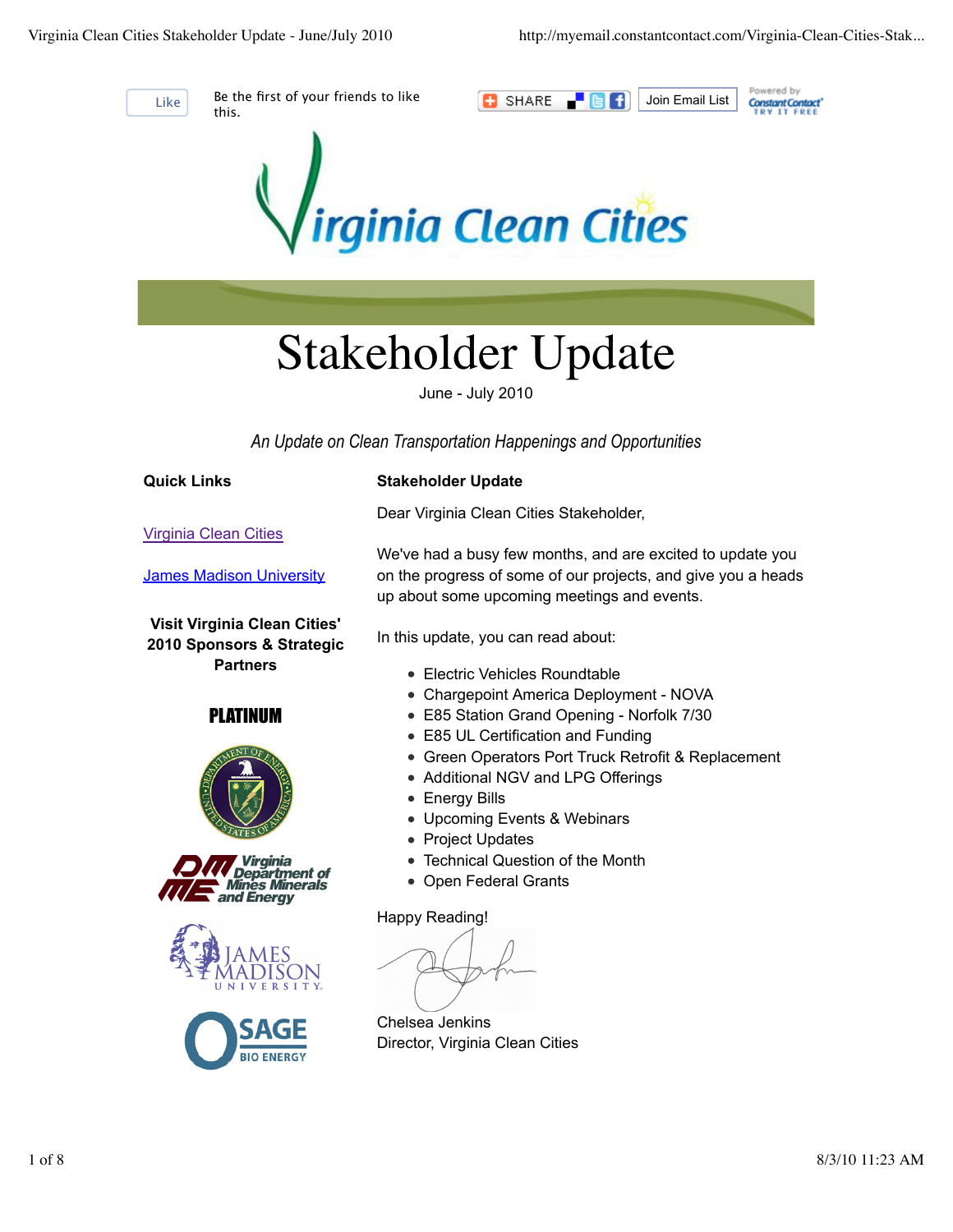

## DIAMOND





Join Our Mailing List!

Sponsorship Information

#### **Virginia Get Ready - Electric Vehicles and Infrastructure**

Convened by Virginia Clean Cities and the Commonwealth of Virginia, the Virginia Get Ready Roundtable gathered for an introductory meeting and established an initial cooperative plan for deployment of electric vehicles in Virginia. Virginia Utilities have installed and converted Prius vehicles, bucket trucks, and have agreed to purchase test Volt units when available. The Commonwealth has installed free access vehicle charging units at one rest area. Virginia entities are assessing charging capacity, investment needs, and roles in jumpstarting vehicle adoption and infrastructure deployment.

Virginia companies make batteries, motors, charging stations, and design and deploy electric vehicles and convert hybrid vehicles to plug-in hybrid vehicles and battery electric vehicles. Northern Virginia is connected within the 70 mile radius of the DC ChargePoint America deployment and early adoption vehicle enthusiasts. Charlottesville Virginia is involved in a robust smart grid and vehicle conversion deployment program and has a high number of early Prius adoptions. Charlottesville also has a federally funded level 3 charger demonstration in cooperation with a local business. Richmond Virginia has a large fleet presence and a local electric vehicle initiative. Hampton Roads includes large federal fleets in close proximity that are likely to benefit from electric improvements. Virginia fleets currently have 35 electric vehicles and there are numerous charging stations available, including modern units and EV1 deployment units from the late 1990's.

State and local government entities, fleets, universities, utilities, civic organizations, vehicle manufacturers, and businesses are represented and stakeholder numbers are growing in the Virginia electrification effort.

The planning was formally endorsed and announced by Governor McDonnell on Wednesday, July 16. If you would like to know more, become involved in these efforts, or to sponsor this process, please contact Alleyn Harned at 540-568-8896.

# **Chargepoint America** - Free Chargers in Northern VA

Coulomb Technologies recently announced it will deliver free home and public ChargePoint® Networked Charging Stations for electric vehicles throughout the United States. This includes a deployment in Washington DC, and the outlying 70 mile radius. Installation of the ChargePoint charging stations for electric vehicles will begin immediately. Chargers are free, but installation costs must be shouldered by the recipient. For additional information, or if you are interested in a free charger please contact VCC's Alleyn Harned at 540-568-8896 or aharned@hrccc.org.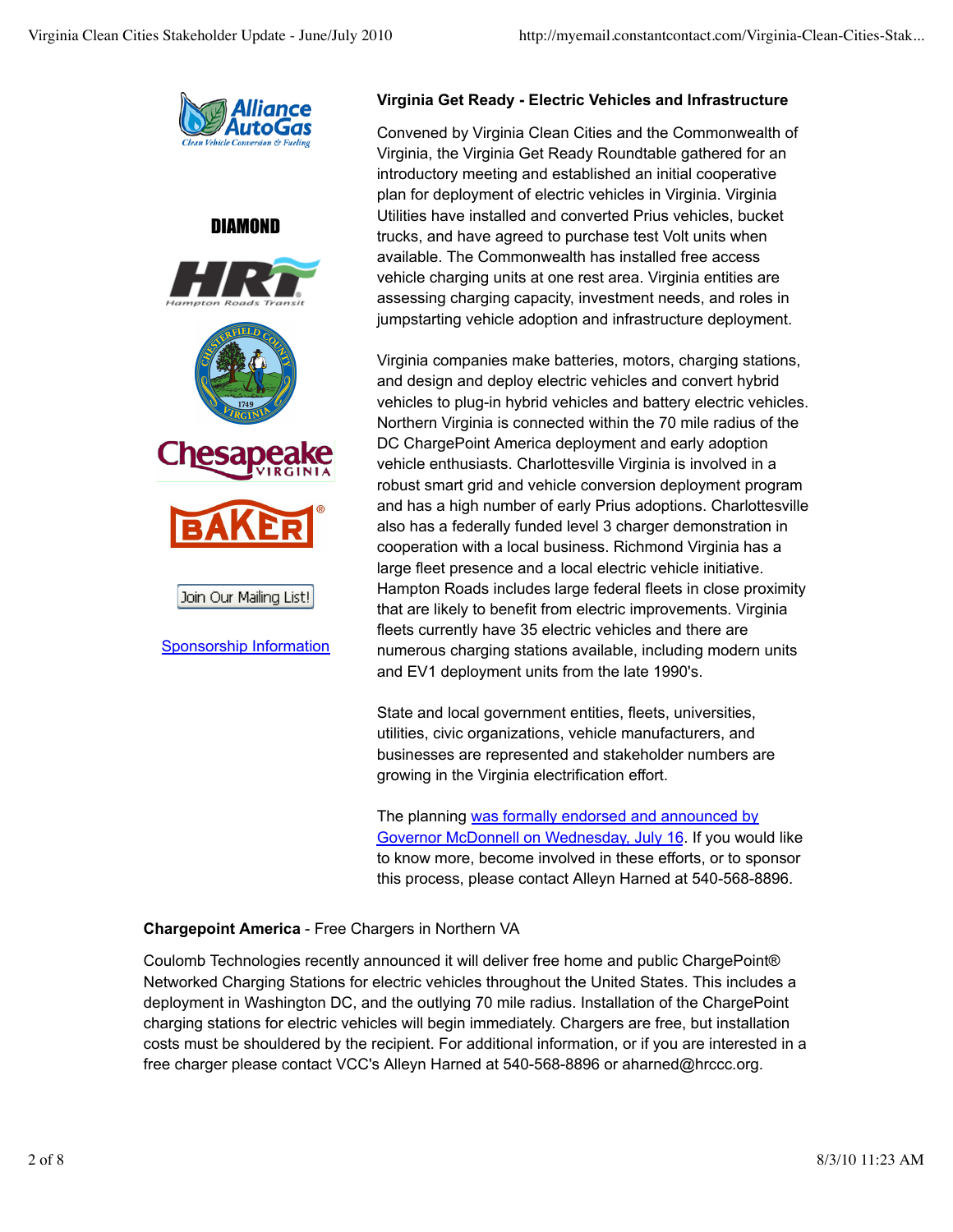ChargePoint Network stations are network-enabled, capable of reporting energy usage and communicating over the network with Software Application Services and Network Support Services to activate capabilities such as:

- Providing open access for all drivers using any standards-based RFID card
- Generating revenue for station owners to offset electricity and maintenance costs
- Sending SMS or Email notifications to drivers for charging complete or interruptions in charging
- Controlling access to eliminate energy theft and to enhance safety
- Integrating with the utility Smart Grid for demand side management and preferred pricing

Charging stations owners can set their own prices for charging through the Flex Billing™ system. The Flex Billing system enables station owners to set pricing as a function of time of day, calendar date, and driver - much like a parking meter. Those same stations can also be configured to provide "free" access to EV drivers.

## **Infrastructure Success Story:** Norfolk Navy Public E85

On July 30, 2010, Protec Fuel will begin offering E85 just outside the fence line of Norfolk Naval Base in Norfolk, Virginia. Development of this station involved a collaborative effort between Norfolk Naval Base, Protec Fuel, the Virginia Clean Cities, and other community leaders. Open to the public, seven Federal agencies will be able to use E85 in more than 1,000 vehicles that currently receive EPAct Section 701 waivers. The station will serve the City of Norfolk and other local fleets as well.

For more information, visit the Alternative Fuels and Advanced Vehicles Data Center (AFDC) at www.afdc.energy.gov/afdc/locator/stations/.

## **Growth Energy Blender Pump and E85 Funding Still Available**

Growth Energy is providing \$2,500 to \$5,000 to install E85 and blender pump infrastructure throughout the country. This funding can be used in addition to Virginia Clean Cities grant funding.

Growth Energy will be reviewing applications and issuing awards on a first come, first serve basis. All interested retailers should fill out the application and submit it to Growth Energy for their review process. Growth will consider the application and respond within 5 working days with a determination of the projects eligibility for funding. Contact Sara Courter directly if you have any questions in regards to the program, scourter@growthenergy.org or 402-932-0567 ext 211.

# **E85 & E25 Systems are now UL Certified**

In June 2010, Underwriters Laboratories (UL) certified fuel-dispensing systems for E85 (85% ethanol, 15% gasoline). The fuel-dispensing system includes dispenser, hose, nozzle, swivel, breakaway, and shear valves. UL developed a testing subject (procedure) for E85 dispensing equipment in 2007 and worked with manufacturers and government agencies to get the appropriate equipment through the certification process.

In March 2010, Underwriters Laboratories (UL) certified dispensers (UL Subject 87A-E25) from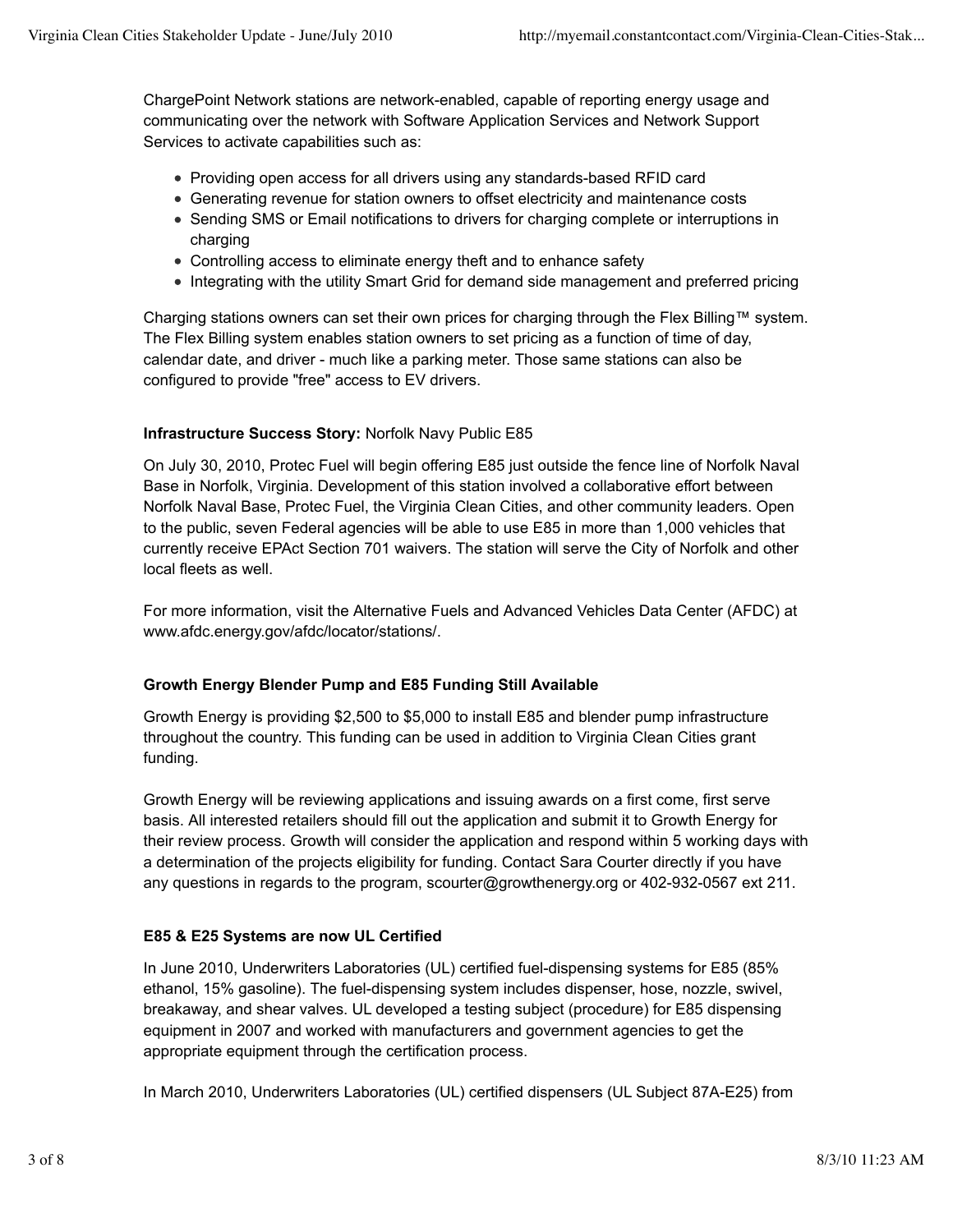the two U.S. retail fuel dispenser producers, Dresser Wayne and Gilbarco. These newly listed dispensers, Dresser Wayne Ovation Eco Fuel and Gilbarco Encore Flex Fuel S, dispense ethanol blends up to E25. They are the first UL-certified dispensers approved for ethanol blends above E10. At this time, no hanging hardware is certified for E25, which includes hoses, swivels, nozzles, and breakaways.

More updates can be found at http://www.afdc.energy.gov/afdc/technology\_bulletins.html

#### **Chevy, GM, and Ford Announce CNG and LPG Vans for Fleets**

CNG and LPG vans have been available for fleet and commercial users, but now they can acquire them with a much easier and more direct process. Chevy and GMC have announced that their new 2011 model Chevy Express and GMC Savanas will be available from the OEMs as dedicated CNG and LPG powered vans. They will come equipped with GM's Vortec 6.0L V8 engine that has been modified with harder exhaust valves and intake for improved wear from gaseous fuel. The systems will be fully integrated in the vehicles at specified GM plants and be directly available to SVMs, GM dealers, or Fleet Customers.

The vans will meet all EPA and CARB certifications and meet all existing safety standards. They will also carry GM's new 5-year/100,000 mile transferable powertrain limited warranty and be available as cutaways to serve as delivery and shuttle bus vans. "No other manufacturer offers a commercial CNG or LPG option that provides a solution with this level of support and availability. We recognize the value in providing our fleet and commercial customers with a range of fuel saving and alternative fuel technologies," says Joyce Mattman, director of GM's commercial products and specialty vehicles.

NGV America maintains a list of all vehicles for which there is an EPA-approved CNG conversion system available. There have been recent additions to this list, so please check it out at www.ngvamerica.org/pdfs/marketplace/MP.Analyses.NGVs-a.pdf.

Ford Motor Company recently announced that this fall they will offer both a natural gas and a propane engine prep package for its 6.8 liter F-450 and F-550 Super Duty chassis cab. The V-10 engine will come with hardened exhaust values and valve seats for improved wear resistance and durability. The company also said that this fall it would add CNG/LPG capability to the F-53 motor home chassis and new F-59 commercial strip chassis. In making its announcement, Ford noted that gaseous fuels are increasingly popular choice for fleet operators looking to cut fuel costs and reduce greenhouse emissions. Ford noted that it will continue to provide calibration guidance to "to numerous highly competitive CNG and LPG upfitters" for the E-series, F-series and Transit Connect, and that the vehicles converted according to this guidance will maintain its factory engine warranty.

#### **Energy Legislation - Transportation**

Recent federal energy bills and climate bills have included several transportation initiatives and enhanced national programs for clean transportation and alternate fuel vehicles. In consideration of the energy and environmental impacts of the transportation sector, please consider contacting your federal legislators to support comprehensive, multi-fuel clean vehicle investments in federal energy or climate legislation.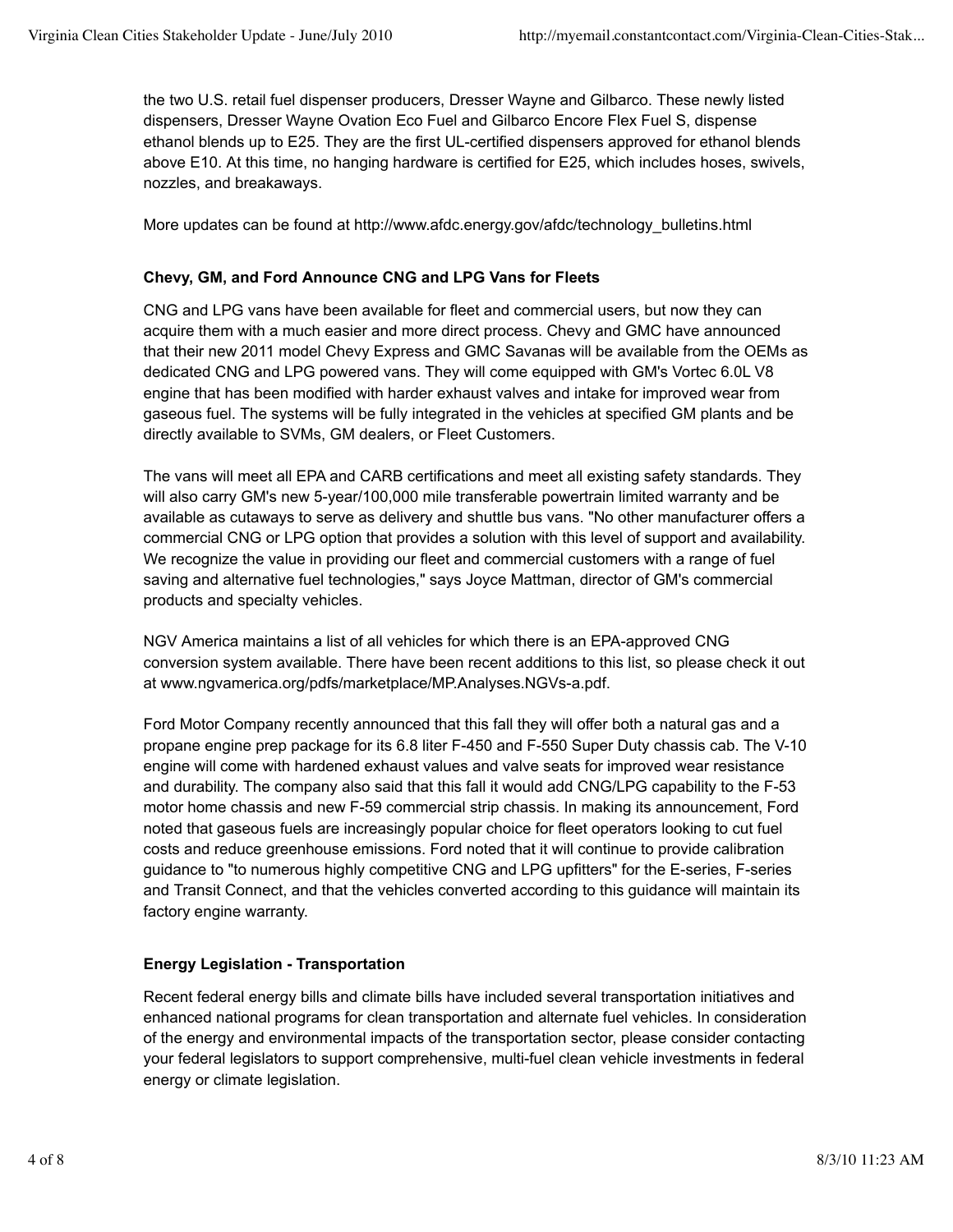## **DOE Webinar Today: Resources and Tools for Petroleum Reduction**

The U.S. Department of Energy (DOE) Technical Assistance Program (TAP) for state and local officials will host a Webinar Today, Wednesday, July 28, titled Clean Cities and Alternative Fuels and Advanced Vehicles Data Center (AFDC)-Resources and Tools for Petroleum Reduction in the Transportation Sector.

At the Webinar, you will learn about online tools developed at the DOE National Renewable Energy Laboratory that are available to help you augment transportation and petroleum reduction programs. Attendees will learn how to download maps and data

The TAP Webinar will take place from 3:00-4:15 p.m. Eastern Daylight Time and is free of charge, but you must register in order to obtain a URL to view the slides and video from your desktop and phone number to hear the presentations.

Register for the Webinar https://www304.livemeeting.com/lrs/8000963084 /Registration.aspx?pageName=4qcdjvdw13ncq161

#### **Upcoming Conferences and Events**

*July 30, 2010* - VA's 4th public E85 Station Opening and \$.85 E85. Protec Fuel will begin offering E85 just outside the fence line of Norfolk Naval Base in Norfolk, Virginia. Development of this station involved a collaborative effort between Norfolk Naval Base, Protec Fuel, the Virginia Clean Cities Coalition, and other community leaders. The station will serve the City of Norfolk and other local fleets and the public as well.

*October 12-14, 2010*: The Commonwealth of Virginia Energy and Sustainability Conference (COVES) is scheduled for October 12-14 in Richmond. This conference features technology innovations, economic development approaches, and policy solutions to enhance Virginia's role in creating a secure clean energy future.

*October 15, 2010:* National Alternate Fuel Vehicle Day Odyssey is scheduled for October 15 at several locations throughout the Commonwealth including Harrisonburg, Virginia and the Hampton Roads region. Please stay tuned for additional information. These events will showcase alternative transportation technologies and educate a wide range of attendees. Sponsorship opportunities are available. For information about sponsorship, please contact aharned@hrccc.org.

## **VCC Project Related News**

## **Idle Reduction Pilot Programs**

VCC is working with Virginia Beach Public Schools to launch an idle reduction program. Virginia Beach has installed auxiliary heaters used to warm up engines and passenger compartments and includes timers to automatically start the heating function. VCC will collect and analyze data over the 2009-2010 school year to determine how effective these devices are at reducing idling. VCC also prepared a briefing paper on options for implementing an idle reduction program, including curriculum, technology options, and education/outreach.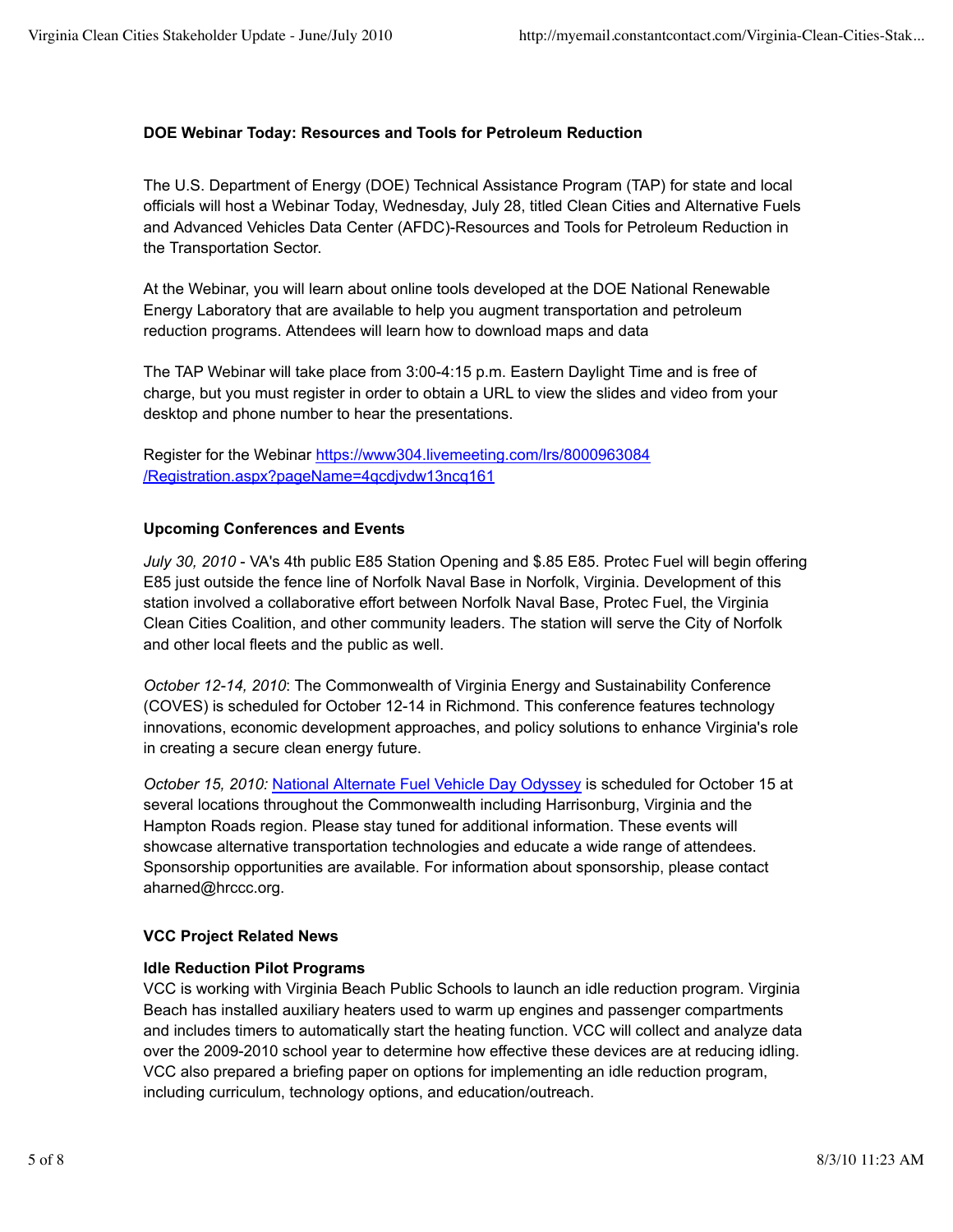## **Get Ready**

Virginia Clean Cities organized a collaborative electrification initiative meeting in Richmond on July 14th. This second group meeting involved representation from now more than 80 key electric vehicle stakeholders and advanced the active discussion on preparing Virginia for upcoming electric vehicles.

#### **VA-MD-DC E85 Infrastructure Project**

Funding is still available to subsidize the cost to install infrastructure related to the retail sale of E85. Virginia's 4th public E85 station opens on July 30th in Norfolk.

#### **Hydrogen Education for Decision Makers Project**

This program was extended through September, 2011. Virginia Clean Cities and partners will host a series of "Hydrogen 101" seminars and electronic webinars and in the coming year. In addition, we may be able to provide hydrogen education as a for credit course for those interested in continuing education credits. Please contact us for more information. We are looking for organizations to collaborate with on co-hosting these events.

#### **Southeast Propane Autogas Development Program**

Baker Equipment hosted US Secretary of Agriculture Tom Vilsack in Richmond on July 15th for a tour of some of the nearly 1,200 propane vehicle conversions. Several completed vehicle conversions were on display as well as a dispenser. See press releasefor more information, or contact us.

#### **Propane School Buses Showing Favorable Results**

Virginia Clean Cities has been working with Gloucester County to collect and analyze data related to their 5 propane school bus demonstration launched last fall. Download a fact sheet we created to give some background on the program, the Gloucester fleet, and some of the exciting results we are seeing!

Virginia Clean Cities is also working with Spotsylvania County Public Schools on a propane school bus demonstration made possible through EPA National Clean Diesel Campaign ARRA Funding. Spotsylvania received delivery of their 4 Blue Bird propane buses, marking the second propane school bus fleet in Virginia.

#### **Clean Cities Question of the Month**

**Question of the Month:** Where can I find information about alternative fuel infrastructure and infrastructure development?

**Answer:** Over the past few years the United States has seen an increase in the number of alternative fuel stations. Continued infrastructure development will be critical to expanding acceptance and ensuring success of alternative fuels nationwide. Fleets and individuals need to be able to locate and access fuel for their vehicles within a reasonable distance at a competitive price. The resources below can help you find information about locating, developing, and promoting alternative fuel infrastructure.

#### *Locating Alternative Fueling Stations*

A common concern of fleets or individuals considering purchasing or converting their vehicles to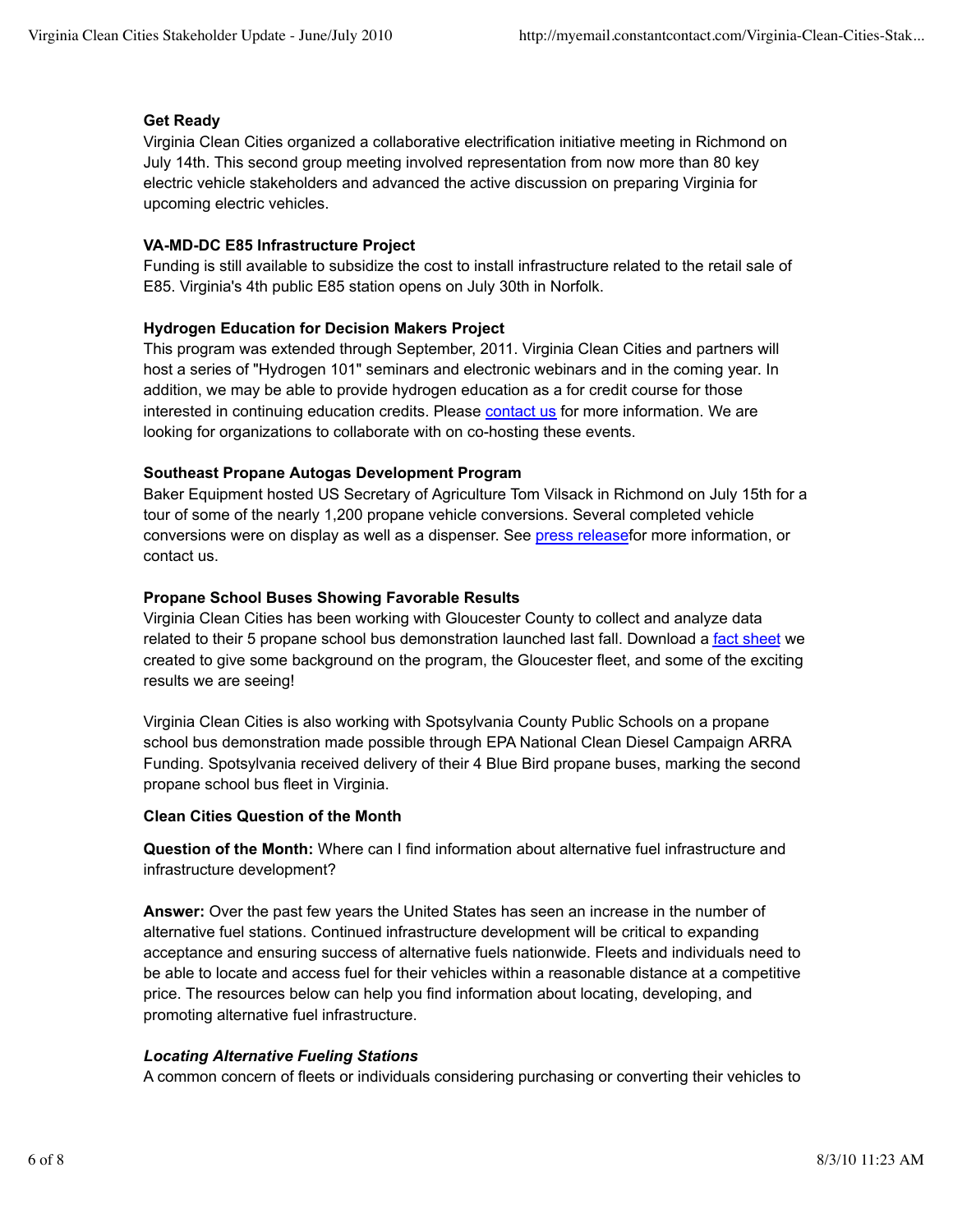alternative fuel vehicles (AFVs) is whether the fuel is available along a normal driving route or within a certain service area. The Alternative Fuels & Advanced Vehicles Data Center (AFDC) Station Locator allows users to search by fuel type (including biodiesel blends of 20% (B20) or above, compressed natural gas (CNG), electric vehicle supply equipment (EVSE), E85, hydrogen, liquefied natural gas (LNG), or propane) and location. The results are mapped, and by clicking on the individual station, users can see additional information such as hours of operation. The Station Locator includes both public and private stations, but the Advanced Options search gives the user the option to search for public access stations only. The Station Locator is also available as a mobile tool (http://www.afdc.energy.gov/afdc/locator/m/stations/). Data in the Station Locator is verified annually and updates are made on a rolling basis as new information becomes available.

In addition, the National Renewable Energy Laboratory developed TransAtlas, a tool that allows users to see alternative fuel station density on a larger scale. TransAtlas uses the same data as the Station Locator, but the user can generate larger and more interactive maps of fueling stations with the option to incorporate additional data on hybrid electric, flexible fuel, and diesel vehicle density and fuel production facilities.

## *Developing Alternative Fueling Stations*

If a fueling station is not available in your area, there are a number of resources available to provide information on developing and operating fueling infrastructure. Issues that should be considered prior to construction include location (siting), customer/fleet demand, sizing (capacity), design, fuel availability, storage, permitting, and cost (financing). The following AFDC Infrastructure Development pages give a good overview of these considerations for the individual fuel types:

Biodiesel E85 Natural Gas **Propane** 

Additional information about EVSE development can be found in the U.S. Department of Energy (DOE)'s Plug-in Hybrid Electric Vehicle Charging Infrastructure Review.

In addition, the May 2003 issue of Alternative Fuel News (a precursor to Clean Cities Now) includes an article on "Building Successful Alternative Fuel Vehicle Fueling Stations - Tips, Best Practices, and Lessons Learned". Many of the considerations discussed in this article are still relevant.

Station development often requires significant upfront investment. Some of these costs can be offset by the federal Alternative Fuel Infrastructure Tax Credit (note that this credit currently is set to expire at the end of this calendar year). In addition, many states have additional fueling infrastructure financing incentives. A few examples are included below: Tax credits (e.g., Kansas' Alternative Fuel Tax Credit Program) Grants (e.g., Colorado's Electric Vehicle Charging Infrastructure Grants) Rebates (e.g., New Jersey's Alternative Fuel Infrastructure Program) Loans (e.g., Nebraska's Dollar and Energy Saving Loan Program)

Retailers may also take advantage of state tax credits on the fuel sold once the station is in operation (e.g., Iowa's E85 Retailer Tax Credit).